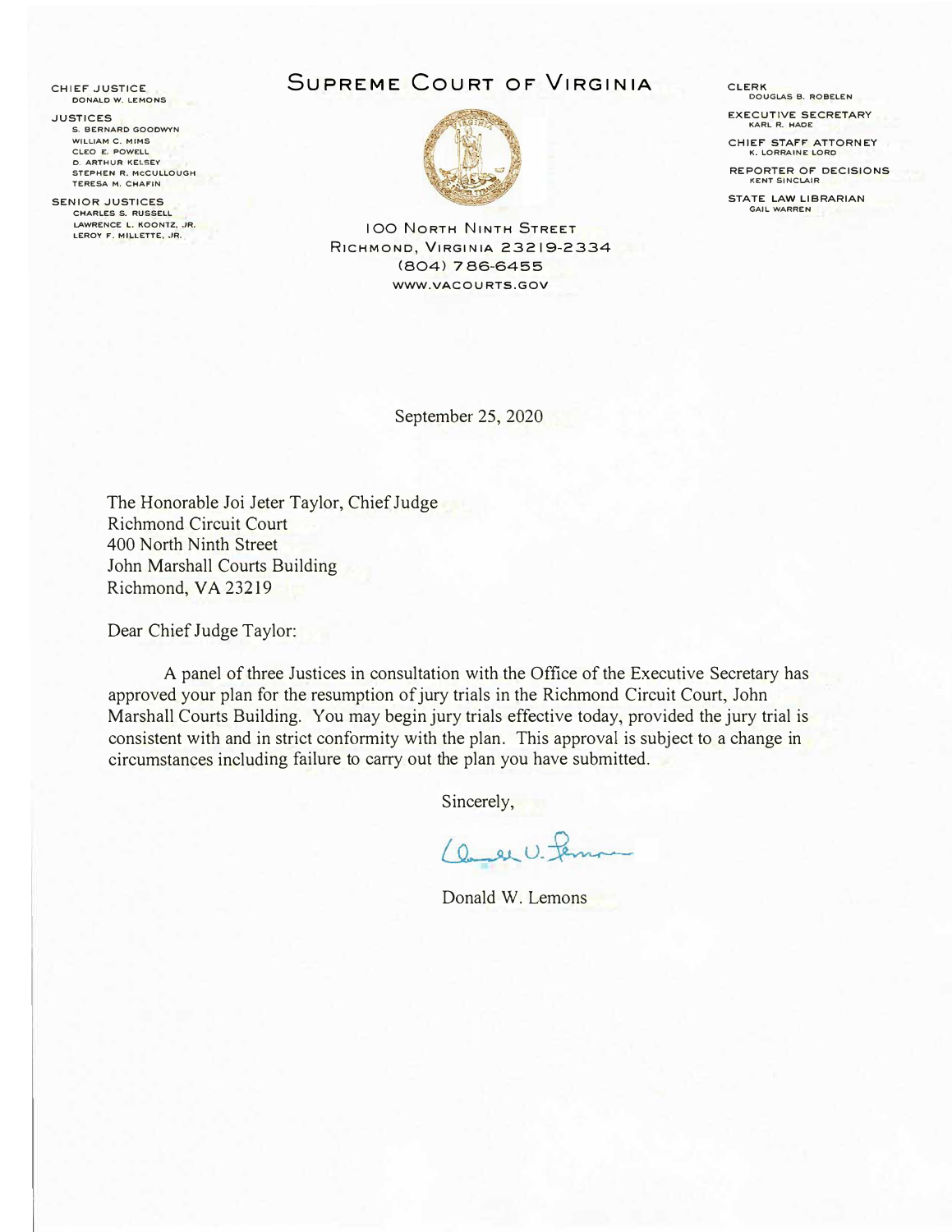Plan for Resumption of Jury Trials

August 5, 2020

#### Richmond Circuit Court

#### **Introduction**

In its Sixth Order Extending the Declaration of Judicial Emergency, the Supreme Court of Virginia asked each circuit court to develop a plan that describes how and when the circuit will be able to safely conduct jury trials. Before the issuance of this Sixth Declaration, the Richmond Circuit Court (the "Court") formed a jury trial committee, whose goal was to determine how to safely resume jury trials in the Court. The committee has met and consulted with the Virginia Department of Health ("DOH"), the City of Richmond Department of Public Works ("DPW"), staff responsible for sanitation in the John Marshall Courthouse, the Circuit Court Clerk, the Richmond Sheriff's Department, the Centers for Disease Control and Prevention ("CDC"), and the Supreme Court of Virginia through its order and its document titled Guidance and Consideration for the Resumption of Jury Trials Memorandum. In addition, the Court has, by reference, incorporated guidance from the Department of Labor and Industry's Emergency Temporary Standard. See 16 VAC25-220-40.

The Court met with DOH and conducted a walk-through of the John Marshall Courts building. DOH provided recommendations and suggestions on social distancing. The Court implemented DOH's recommendations which include visual markings and notices at the entrance, the security line, clerks' offices, elevators, hallways, meeting rooms, and courtrooms. We have attached photo references as Exhibit 1. When this report was being prepared, the total COVID-19 cases in the City of Richmond was 2,473, hospitalized 245 and deaths 36. For data update see [http://vdh.virginia.gov.](http://vdh.virginia.gov/)

After considering the social distancing requirements, security and other factors, the committee can give reasonable assurance that jurors can be safe while participating in the jury process in the City of Richmond. The Court will resume criminal jury trials at a rate of 2 per day. The Court will suspend civil jury trials for a period of 45 days while the criminal caseload is being managed. We know that we have a high volume of criminal jury trials in the City of Richmond with short speedy trial dates and believe that the priority should be given to those cases. At the end of the 45-day suspension, the committee will review the status of the criminal trial juries and determine whether it would be appropriate to resume civil jury trials.

The Richmond General District Court and the Richmond Juvenile and Domestic Relations District Court have had employees and sheriff's deputies test positive for COVID-19. In both instances, the Court has had temporary closure orders. Enhanced cleaning, contact tracing, and notice to the public was completed in a timely and efficient manner pursuant to requirements set by the Office of the Executive Secretary of the Supreme Court and the City of Richmond, Emergency Management Services.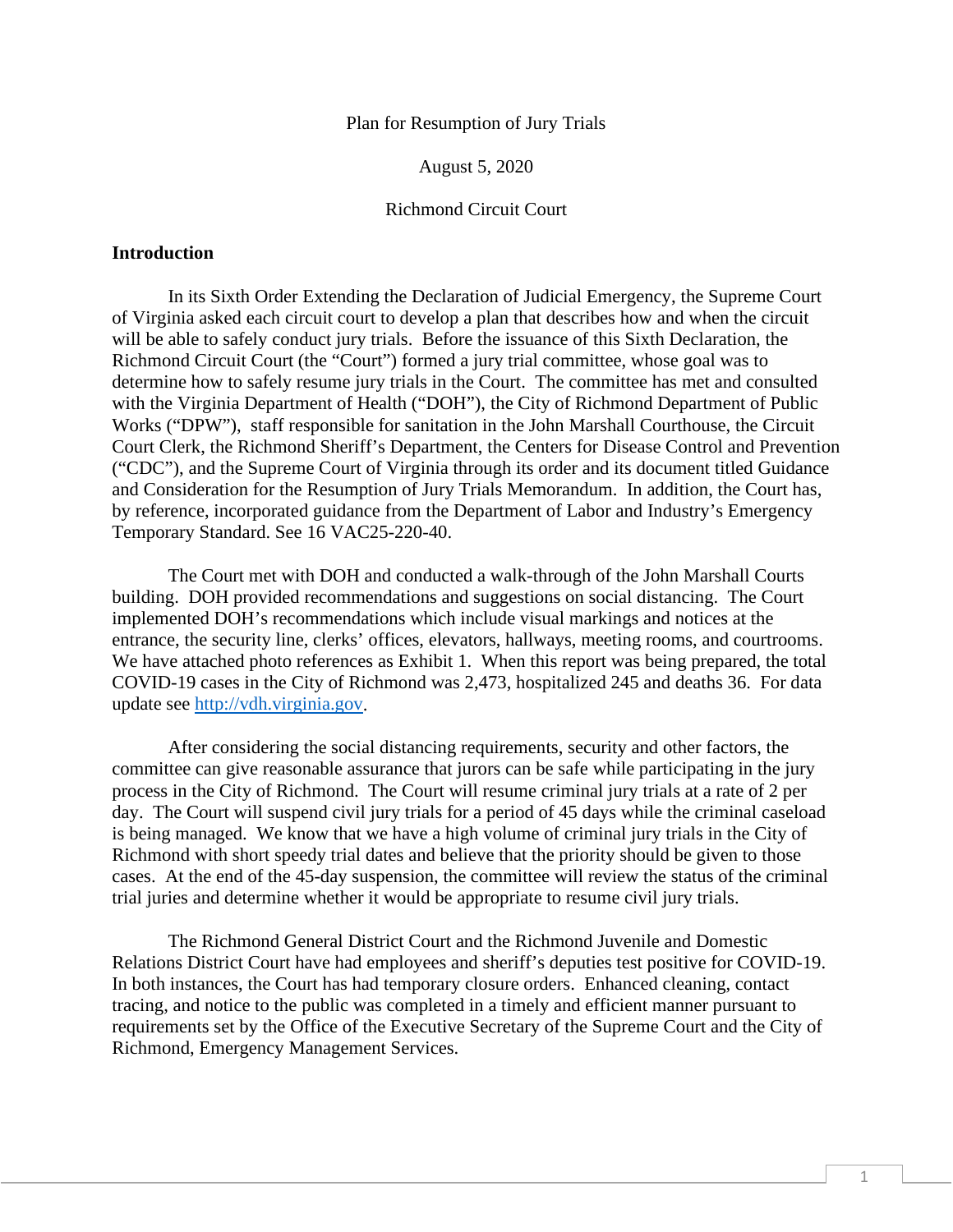# **Criteria Considered**

The following are the criteria this Court has considered in determining whether we can safely conduct jury trials.

- 1. Public Health Evaluation for Richmond
- 2. Modification to Juror Questionnaire and Summons
- 3. Public Service Announcements directed to Potential Jurors
	- a. What is court doing to prepare for Jury duty
		- b. How often/how soon before we start
		- c. Juror call-in messages
		- d. Juror portal
		- e. Court and Sheriff website
		- f. Public survey on city website regarding jury duty
		- g. video showing courthouse social distancing updates
- 4. Hearing or Conducting Jury Trial
- 5. Juror Recusals and Deferral Policy
- 6. Pre-Trial Conferences
- 7. Air ventilation within the John Marshall Courts Building
- 8. Sanitation Schedule
- 9. Security

### **Air Filtration**

The committee met with Mr. Bobby Vincent, Director of DPW. Mr. Vincent spoke with us about the air quality of the John Marshall Courthouse and the sanitation plan for the Court once jury trials resume. It should be noted that the John Marshall Courthouse is currently undergoing work to its cooling and heating system with VAV Box replacements which will continue throughout the summer. DPW has assured the Court that the air quality within the building is up to code and meets the air quality required per CDC guidelines. DPW has employed MERV-13 and MERV-15 air filters in the John Marshall Courthouse central air unit. These filters are capable of filtering .3 microns. The COVID-19 virus is .5 microns. These air filters are regularly maintained and are on a routine schedule to be replaced.

### **Enhanced Cleaning**

In addition, DPW has also indicated that it will increase the enhanced sanitation schedule once jury trials begin. The John Marshall Courthouse is currently on a daily enhanced cleaning schedule in certain areas. The clerk's offices and personal offices are cleaned daily. The courthouse and courtrooms are cleaned and disinfected daily. The witness box will be disinfected with wipes between witnesses.

All high touch areas such as the witness stand and microphone, seating, tables and bathrooms will be cleaned frequently, at least every 2 hours.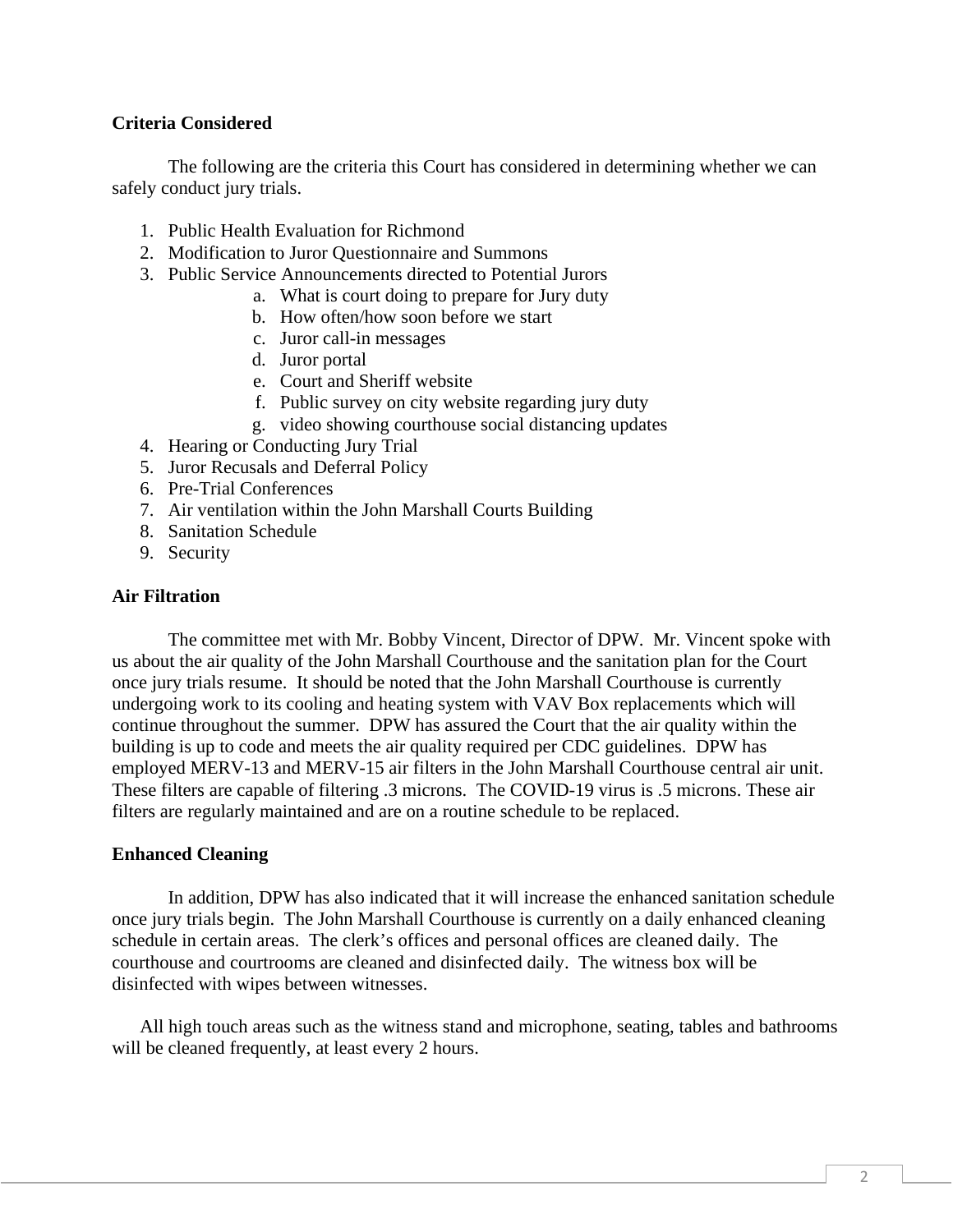Breaks normally occur every 1.5 hours. Typically, the court will do all of voir dire, then immediately take a break. Following that break, the court will hear evidence for about 1.5 hours, then take a break for lunch. Following lunch, the court typically takes a break another 1.5 hours later, and continues on in such a pattern for the duration of the trial. During these breaks, high touch surfaces will be cleaned.

### **Jury Summons**

The Court's Jury Summons and Questionnaire have been modified. The Summons and Questionnaire address the requirements for reporting, the screening process upon arrival at the courthouse, and the safety measures that have been implemented to protect the jurors in the courthouse. See Exhibit 4. The Court now requires jurors to provide email addresses and cell phone numbers in addition to home phone numbers. The Court has also decreased the age limit for excused jury duty from 70 to 65 per CDC guidelines. The committee also reviewed the U.S. Census date for Richmond and learned that Richmond has 11.1% of the population age 65 and over.

In addition, the Jury Questionnaire includes information on whether the potential juror is a health care worker or a first responder and asks whether the person works with COVID-19 patients or otherwise comes into contact with COVID-19 positive individuals. We have also listed several Covid-19 factors for jurors to consider when responding to the questionnaire. Jurors have access to more information from the Sheriff's Community Outreach **Covid-19 Line on (804) 646-1824**. See Exhibit 2. To secure a larger pool of prospective jurors, we will begin with setting only criminal cases, using 2 courtrooms per jury trial and limit the number to not more than two jury trials per day. Also, we will temporarily suspend setting jury trials on Fridays in an effort to increase the pool of prospective jurors being available for trials that are set to proceed on the Monday through Thursday dockets. Specifically, the jurors normally called for Friday juries will be redistributed throughout the rest of the week.

We will summons at least 100 prospective jurors per day for 2 criminal jury trials. The plan takes into consideration the general rate of nonappearance (averaging approximately twenty percent) and the anticipated increase of nonappearance based on COVID-19 concerns/issues. The Jury Office is also implementing an updated computer and phone system to allow protective jurors to have instant and increased access to the court for requests to be excused from jury duty.

The Juror packet will include information on what the Court is doing (i.e. precautions – what to expect.) This information also appears on the Court's website, the City website and the Sheriff's website and other social media operated by the City or available to the City such as Next Door. The information includes, in part, the following:

- 1. Masks are required
- 2. Non-touch temperature mandatory
- 3. Socially distanced/visual markings six feet apart
- 4. Frequent hand washing required/hand sanitizer available throughout the building and specifically for jurors
- 5. Describing sanitation process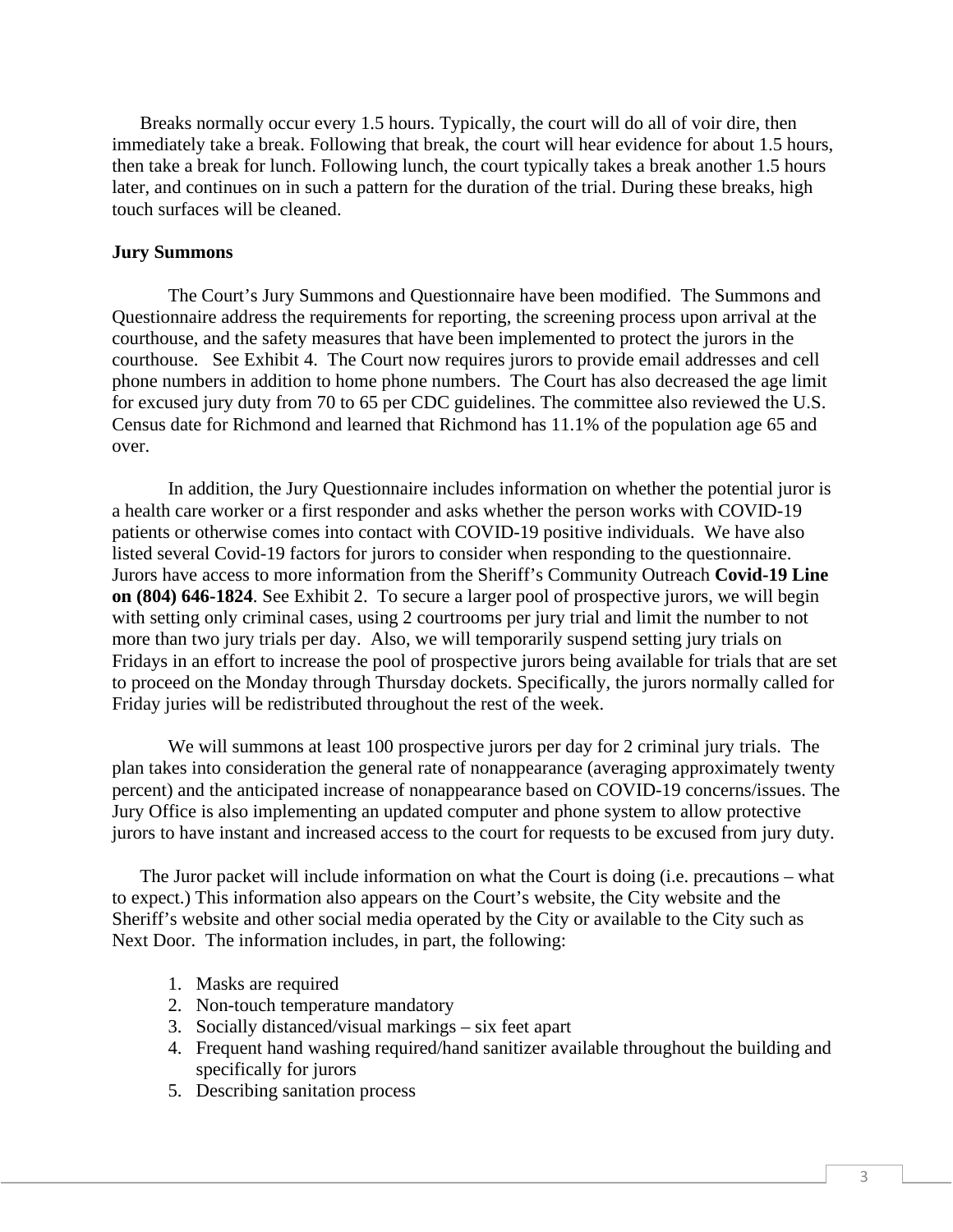- 6. Advising that more time will be required so early arrival time and possible late departures
- 7. Staggered reporting

The Court's Deferral and Excusal Policies for the Richmond Circuit Court include:

- 1. Medical hardship
- 2. Financial hardship
- 3. Positive COVID-19 test or waiting for test results
- 4. Under active quarantine
- 5. Household with high risk individual
- 6. Healthcare professional (if not opted out by questionnaire)
- 7. Failure to appears follow up letters for deferral without a hearing/amnesty program
- 8. The Court will be keeping statistics on the number of excuses and the nature of the excuse and whether the excuse is COVID-19 related
- 9. Prospective jurors Questionnaire should be filed under seal where health information is gathered

# **Reporting for Jury Duty**

In addition to the Juror Questionnaire and Summons, the committee also reviewed the manner in which jurors report for Jury Duty. Any juror who comes to court without a mask will be given a mask or other face covering. Each juror who is ultimately selected will have an individual juror packet of gloves, pen and paper, and sanitation supplies.

- 1. Parking and Security Sheriff's Department will oversee the parking and security of the jurors and direct them to the proper assembly area. Jurors will park in the parking deck located on 8<sup>th</sup> Street, adjacent to the Courthouse. Jurors will be met by a sheriff's deputy and escorted to the main entrance of the courthouse.
- 2. Courthouse Entry Notices Each juror, and all those entering the courthouse, must maintain social distancing of at least 6 feet and undergo temperature check upon entry to the court building.
- 3. Jury Assembly rooms, courtrooms, hallways, bathrooms, elevators, clerk's offices have been clearly marked for social distancing with visual signs on floors, chairs, tables, doors and walls. The Sheriff escort jurors to lower assembly areas and will direct and manage the jurors while in the jury assembly room and during check-in. Jurors will watch 15-minute orientation video under the supervision of the Sheriff.
- 4. Due to staggered reporting times, jurors will begin check-in at 7:00 and 8:00 a.m., which will provide for a 9:00 am start. Assembly room is cleaned between each group with EPA-approved chemicals.
- 5. Group 1 (50 people) will assemble in jury assembly room. Social distancing will be maintained.
- 6. Group 2 (50 people) will assemble in assigned courtrooms. Social distancing will be maintained.
- 7. Sheriff will escort jurors via elevator to  $3<sup>rd</sup>$  floor of the courthouse to begin jury selection.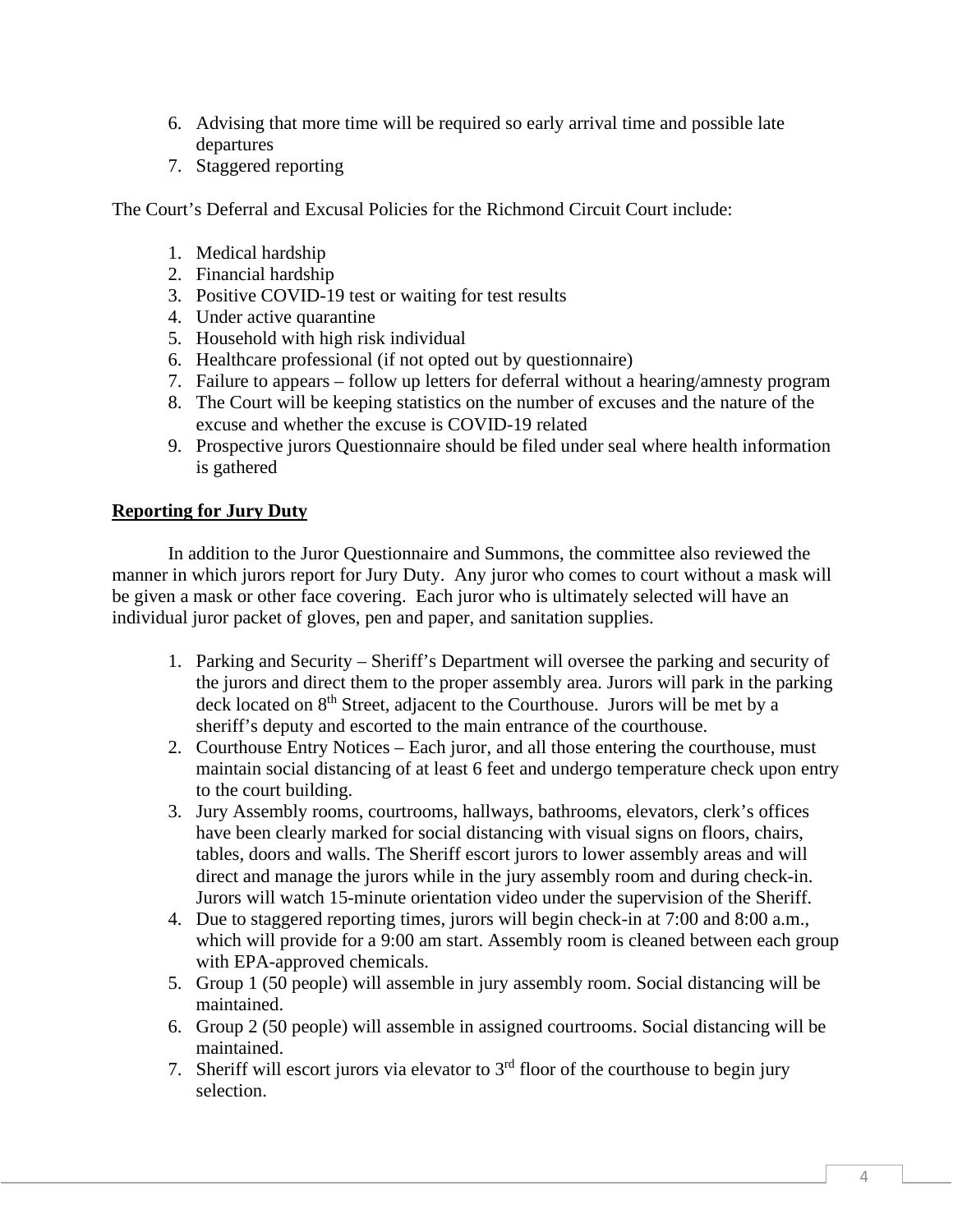8. Upon completion of their service, the Sheriff will escort jurors to elevators and exit through the west side entrance of the courthouse while maintaining social distancing. Sheriff will escort jurors to the parking lot and maintain security while they exit.

Pre-trial conferences are mandatory for each criminal jury trial. Parties are reminded to alert the Court if a case has settled. The factors considered are as follows:

- 1. Require pre-trial conference hearings for each criminal jury trial
- 2. Pre-trial motions scheduled
- 3. Discuss voir dire questions/jury instructions/motions/deadlines, etc. (COVID-19 questions required)
- 4. Counsel instructed to advise clients and witnesses regarding masks and other COVID-19 protocols
- 5. The parties will discuss the length of trial
- 6. How many jurors to be called The Court can only accommodate a maximum of 105 jurors, and expects lower yields from jury pool and will discuss with counsel constitutional minimums or waiver. See *Williams v. Florida*, 399 U.S. 78, 103 (1970) (holding six-man jury did not violate  $14<sup>th</sup>$  amendment). See also Art. I, Sec. 8 of the Virginia Constitution ("If the accused pleads not guilty, he may, with his consent and the concurrence of the attorney for the Commonwealth and the court of record, be tried by a smaller number of jurors, or waive a jury.").
- 7. Discuss the use of alternates, particularly in criminal jury trials
- 8. Consider if fewer jurors/strikes can be accommodated by parties.
- 9. Review Social Distancing in Courtroom See attachment Exhibit 5. This diagram details the layout required to maximize social distancing in the courtroom. The diagram depicts the location of attorney tables. Attorneys and their client(s) are required to wear a mask, unless the judge permits them to remove their mask for limited purposes. The attorney and their client(s) are also required to maintain proper social distancing.
- 10. Review courtroom protocols
	- a. Breaks will occur frequently, every 2 hours
	- b. Attorneys and clients may hold confidential conferences in the former jury room
	- c. Sheriff will monitor the defendant during jury breaks and lunch
	- d. Sidebars will occur in the hallway or in the auxiliary courtroom
	- e. Conferences during trial other than sidebar will occur in the former jury room, hallway, or judge's chambers
	- f. Offers of proof will occur at jury breaks
	- g. Victim Witness support Committee recommended 1 discretionary support for witness other than Victim Witness employee
	- h. Exhibits The Court will ask that counsel produce separate copies for each juror. For nondocumentary exhibits, the Court will provide gloves with proper instruction from the judge, and will ask jurors to dispose of the gloves after each use. The Court will also provide an exhibit table for nondocumentary exhibits.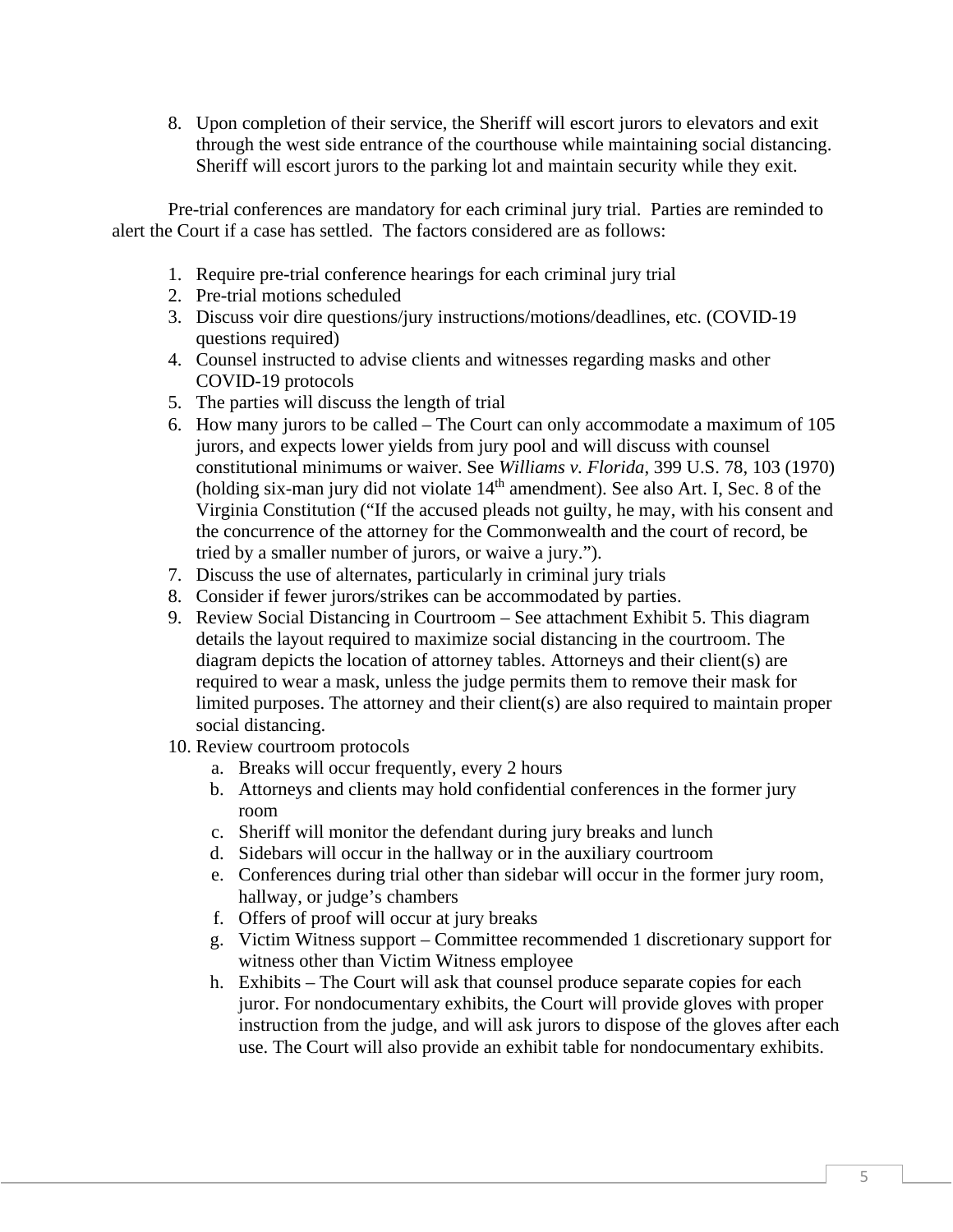- i. Documents for witnesses will be placed on the witness stand prior to the witness taking the stand. Gloves and proper instruction will be provided to the witness, and the gloves will be disposed of after each use.
- j. Counsel are to re-file case citations list/provide copies of cases for judge prior to the trial.
- k. Attorneys will remain at counsel tables. The lectern will not be used unless leave granted by court. If lectern is used, it will be cleaned and sanitized after its use.
- l. Witness stand will have hand sanitizer available.
- m. Counsel must request to approach the bench, clerk, witness while maintaining social distance. Counsel may only approach closer than 6 feet with leave of court.
- n. Each juror will be provided an individual copy of the jury instructions.

# **Entry into the Courthouse**

All persons entering the courthouse will be subject to COVID-19 screening and a temperature check. The COVID-19 screening will consist of the following questions:

- Within the last 14 days have you traveled internationally?
- Are you currently experiencing, or have you experienced in the past 14 days, a fever, cough or shortness of breath?
- Within 14 days of the trial date have you had (or do you have):
	- o Fever or chills?
	- o Cough?
	- o Shortness of breath or difficulty breathing (other than a pre-existing non-COVID diagnosis)?
	- o Fatigue?
	- o Muscle or body aches?
	- o Headache?
	- o New loss of taste or smell?
	- o Sore throat?
	- o Congestion or runny nose?
	- o Nausea or vomiting?
	- o Diarrhea?
- In the past 14 days, have you been in close proximity to anyone who was experiencing any of the above listed symptoms?
- In the past 14 days, have you been directed to quarantine, isolate, or self-monitor?
- In the past 14 days, have you been diagnosed with, or had contact with anyone who has been diagnosed with COVID-19 or resided with someone in the above categories?
- Have you been tested for COVID-19 and are waiting to receive test results?

Any person who answers "yes" to the COVID-19 screening questions will be prohibited from entering the courthouse. Any person who cannot wear a face mask will be prohibited from entering the courthouse. If the person answering "yes" or who is unable to wear a face mask is a necessary party or witness, the Court will make accommodations such as using live streaming,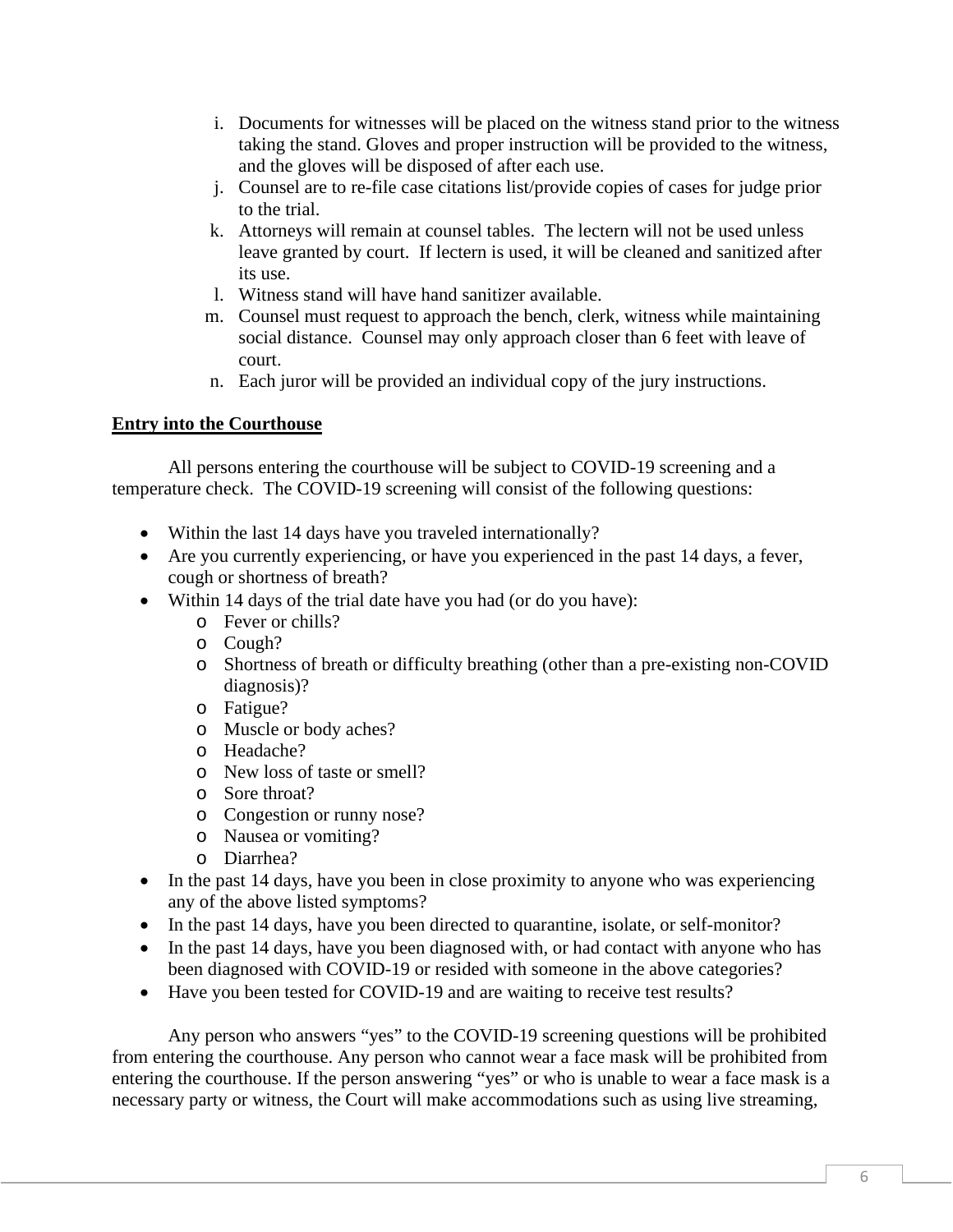Polycom, Webex, or a face shield for a person who cannot wear a mask. If the court provides a face shield, which is not currently recommended as a substitute for masks by the CDC, the face shield will comply with the CDC's better source control recommendations: "face shields that wrap around the sides of the wearer's face and extend below the chin." All other CDC recommendations for face shields will be followed.<sup>[1](#page-7-0)</sup> If a person must wear a face shield, they will be socially distanced more than 10 feet from all other persons.

Jurors will enter the courthouse through the main entrance with employees and the public. A mask will be provided to any prospective juror who arrives at the courthouse without a mask. If the juror refuses to wear a mask, the juror will not be permitted to enter the courthouse. The Sheriff's deputies will immediately notify the court of any such issue, which the court will handle on a case-by-case basis. After being screened, jurors will be directed to the Lower Level where they will have Juror Orientation. That Juror Orientation occurs in a waiting room that is separate from the general public.

Additionally, jurors will report for Juror Orientation at staggered times to allow for social distancing in the waiting room during Orientation and ultimately in the courtrooms. As voir dire is being conducted in the courtrooms, jurors will be spread out between two courtrooms that are connected via video link. The use of two courtrooms connected by video link will allow the jurors to maintain social distancing while engaging in voir dire. The judge and Sheriff work together to maintain social distancing within the courtroom. Considerations are to cordon off or clearly designate juror areas from the rest of the seating areas.

The public will have access to voir dire. The jurors will be divided so as to allow a few empty, socially distanced seats to remain vacant for members of the public.

Elevators and stairwells will be open for all individuals to use. However, they are not frequently used. Again, social distancing will be encouraged on the stairs. Elevators in the courthouse are currently marked with social distancing markers on the ground. Those markers limit occupancy on the elevator to 3 individuals. There are 3 public elevators, so 9 individuals could be transported on the elevator at one time. The bathrooms, stairs, and elevators are all cleaned daily. Additionally, jurors will consistently have access to hand sanitizer in the courtroom. Where possible, bathrooms will be reserved specifically for jurors.

## **Face Coverings**

All persons, including witnesses, must wear face coverings. The witness stand, however, is sufficiently distanced from any other person in the courtroom to allow the witness to take the face covering down and testify with face exposed. If a lawyer or bailiff needs to approach a witness to hand him something, the Court will instruct the witness to recover his or her face covering before allowing the approach.

<span id="page-7-0"></span><sup>&</sup>lt;sup>1</sup> [https://www.cdc.gov/coronavirus/2019-ncov/prevent-getting-sick/cloth-face-cover](https://www.cdc.gov/coronavirus/2019-ncov/prevent-getting-sick/cloth-face-cover-guidance.html#face-shields)[guidance.html#face-shields](https://www.cdc.gov/coronavirus/2019-ncov/prevent-getting-sick/cloth-face-cover-guidance.html#face-shields)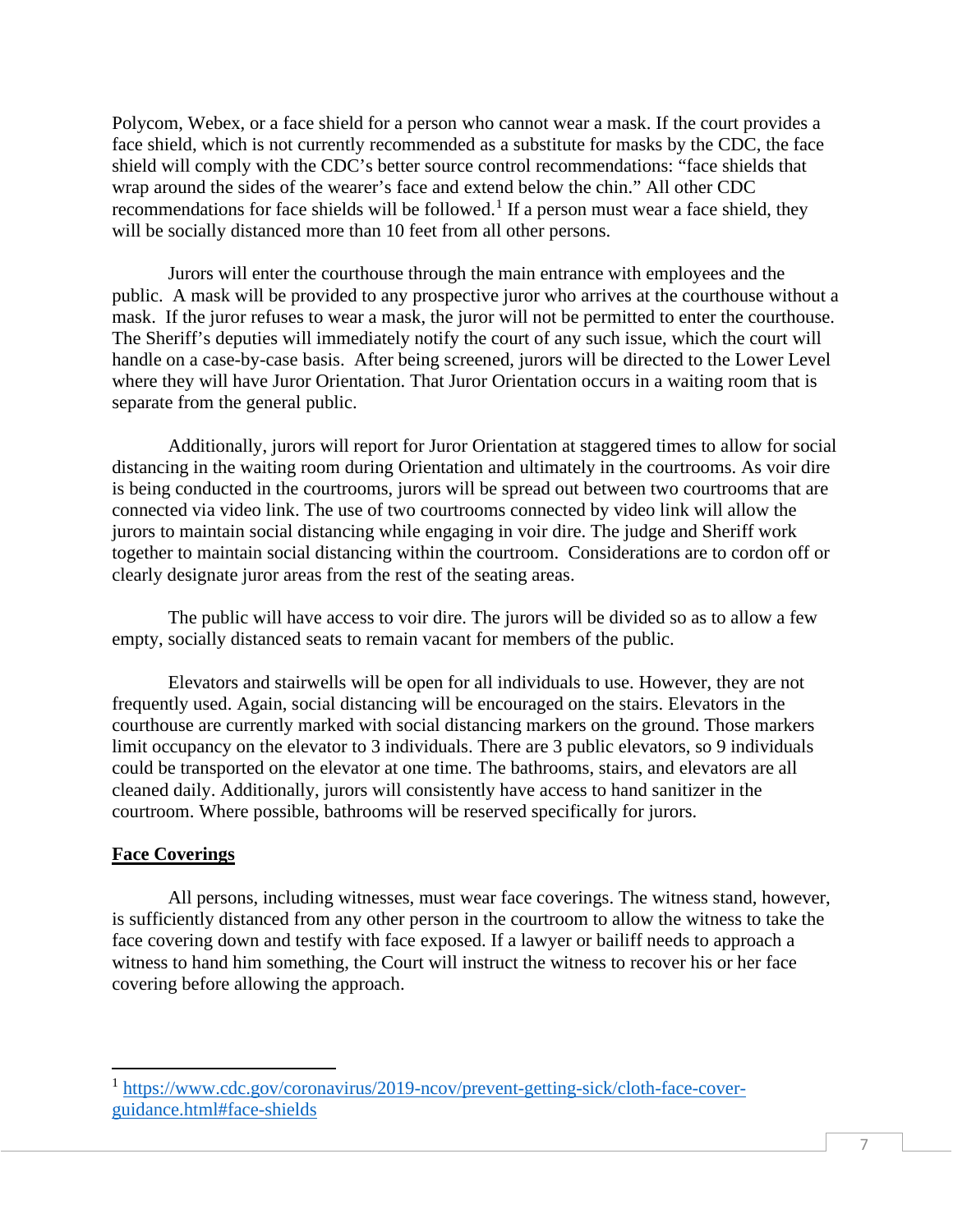If face coverings impair the ability of a lawyer to communicate with the witness or with the Court, the Court may grant the attorney permission to remove his or her face covering as necessary, ensuring that the attorney remains physically distant from other persons in the courtroom.

A criminal defendant may be asked to remove his face covering during voir dire to ensure that prospective jurors can see him and indicate whether any know him or recognize him. He may also be asked to lower his face covering briefly for the purpose of enabling a witness to see his face and answer whether the witness can identify the defendant.

If face coverings impair the ability of a lawyer and his client to communicate at counsel table (and alternate methods of communication such as note-writing, texting between devices, etc., are unavailable or insufficient), the Court will permit counsel whatever recesses are necessary for the purpose of facilitating private communication. The Court expects counsel to maintain social distancing with co-counsel and his or her client at all times.

Jurors will wear face coverings at all times, but the Court expects to permit individual jurors to lower the cover briefly if requested by counsel, while ensuring proper social distancing of at least 10-feet from all other persons.

Sidebars may be conducted at the bench, with a plexiglass shield separating the judge from the lawyers, or alternatively in the jury deliberation room immediately behind the courtroom.

The Court will make face shields available if necessary. If the court provides a face shield, which is not currently recommended as a substitute for masks by the CDC, the face shield will comply with the CDC's better source control recommendations: "face shields that wrap around the sides of the wearer's face and extend below the chin." All other CDC recommendations for face shields will be followed.<sup>[2](#page-8-0)</sup> If a person must wear a face shield, they will be socially distanced more than 10 feet from all other persons.

## **Conducting the Jury Trial**

Jurors will be assigned seats once the trial begins and retain that seat throughout the trial. Jurors will be seated in designated areas, namely, the juror box and half of the gallery. This will allow for proper juror distancing.

The clerk will be seated either to the right or left of the judge, depending how the courtroom is designed (each courtroom has a different layout). The clerk's seating also allows for proper social distancing from the judge, attorneys, deputies, jurors, and witnesses. Courtrooms are equipped with plexiglass dividers on both sides of the witness box, at the clerk's desk and on one side of the court reporter.

<span id="page-8-0"></span><sup>2</sup> [https://www.cdc.gov/coronavirus/2019-ncov/prevent-getting-sick/cloth-face-cover](https://www.cdc.gov/coronavirus/2019-ncov/prevent-getting-sick/cloth-face-cover-guidance.html#face-shields)[guidance.html#face-shields](https://www.cdc.gov/coronavirus/2019-ncov/prevent-getting-sick/cloth-face-cover-guidance.html#face-shields)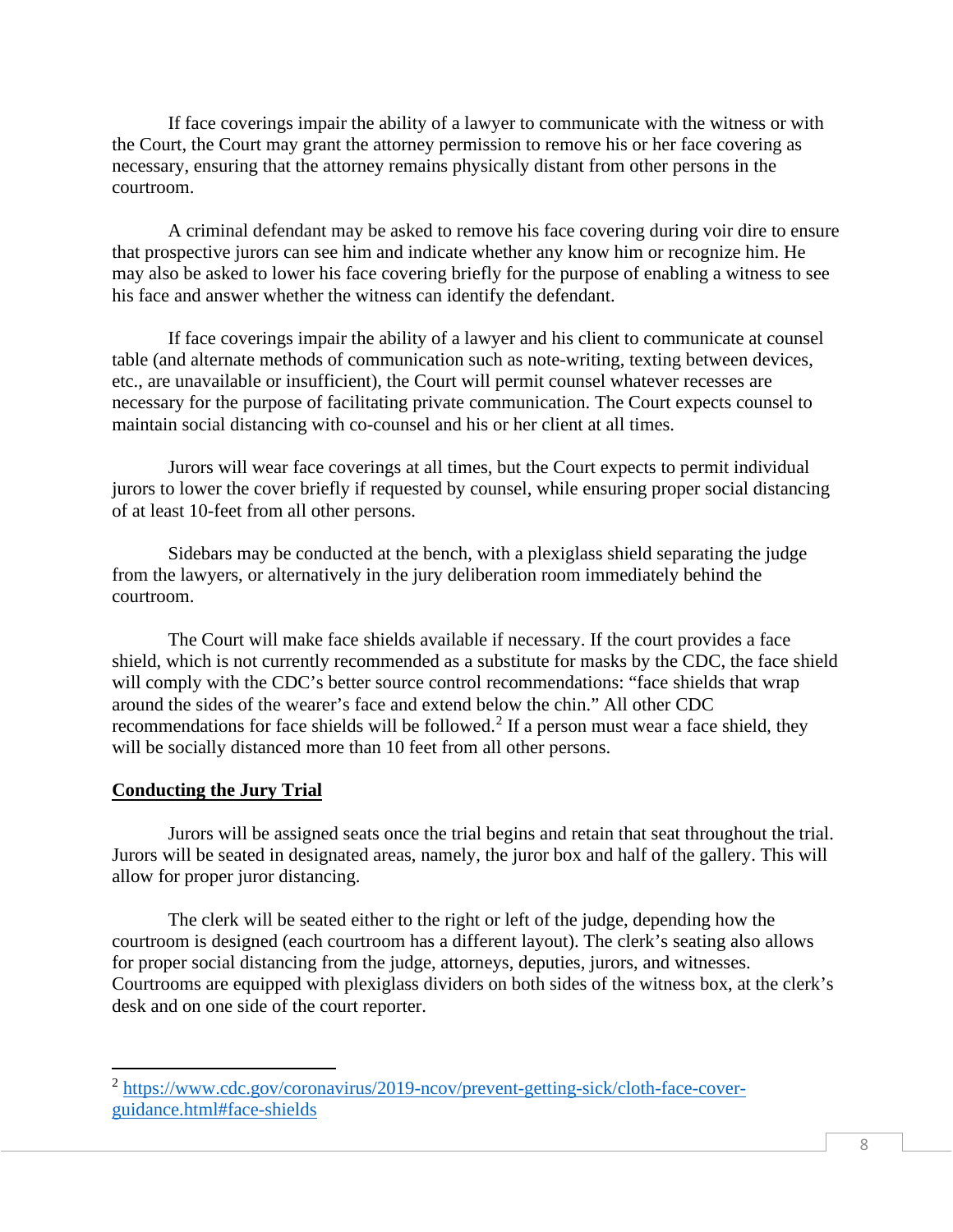Attorneys will be instructed to stagger witness arrival times to better accommodate social distancing. Witnesses, like all other persons, are not allowed to enter the building without a mask. A mask will be provided if the witness does not have a mask. All social distancing requirements will be met and maintained.

If the trial is one of significant interest, members of the public will be placed in the overflow courtroom during the trial. The public will be asked to leave the overflow courtroom if a sidebar becomes necessary and when the jury retires to the overflow courtroom for breaks or deliberation.

Sidebars will occur in the overflow courtroom or hallway. When sidebars are necessary, the jury will remain in the primary courtroom while the court, attorneys, and court reporter move to the overflow courtroom. In the overflow courtroom, social distancing requirements will be maintained as the judge hears the sidebar. In the event that there are any spectators in the overflow courtroom, they will be requested to leave that space and wait in the hall, which is marked to provide for social distancing, prior to the sidebar beginning.

The Court will encourage attorneys to avoid exchanging documents with jurors, but rather use technology to publish or incorporate an exhibit table where jurors can safely view documents without touching. If technology is not available or an option, to the extent possible, attorneys are expected to make individual copies of exhibits for jurors. If it becomes necessary for jurors to handle exhibits that need to be passed from juror to juror, the court will provide disposable gloves with instructions on use and proper disposal of gloves in compliance with CDC and VDH guidelines. Single use writing devices that can be disposed of is also recommended for each juror.

A Sheriff's deputy will be stationed near criminal defendants, allowing for proper social distancing but also being mindful of security concerns. Other deputies will move throughout the courtroom as necessary while remaining cognizant of social distancing requirements. Deputies are required to wear a mask and allowed to wear gloves when possible.

All areas such as the witness stand and microphone, seating, tables and bathrooms will be cleaned frequently, every 2 hours. Two bathrooms are available for jurors to wash their hands during each of these breaks. Bathrooms are single occupancy, so social distancing will not be an issue in bathrooms. Breaks normally occur every 1.5 hours. Typically, the court will do all of voir dire, then immediately take a break. Following that break, the court will hear evidence for about 1.5 hours, then take a break for lunch. Following lunch, the court typically takes a break another 1.5 hours later, and continues on in such a pattern for the duration of the trial. During these breaks, high touch surfaces will be cleaned.

At the end of each day, the court will remind attorneys to remove all documents from tables for cleaning and disinfectant. The Richmond Circuit Court will be using two courtrooms for each jury trial with audio/visual connection between the courtrooms. The court will receive juror questions from the foreperson in the traditional manner and each judge shall determine the method of response.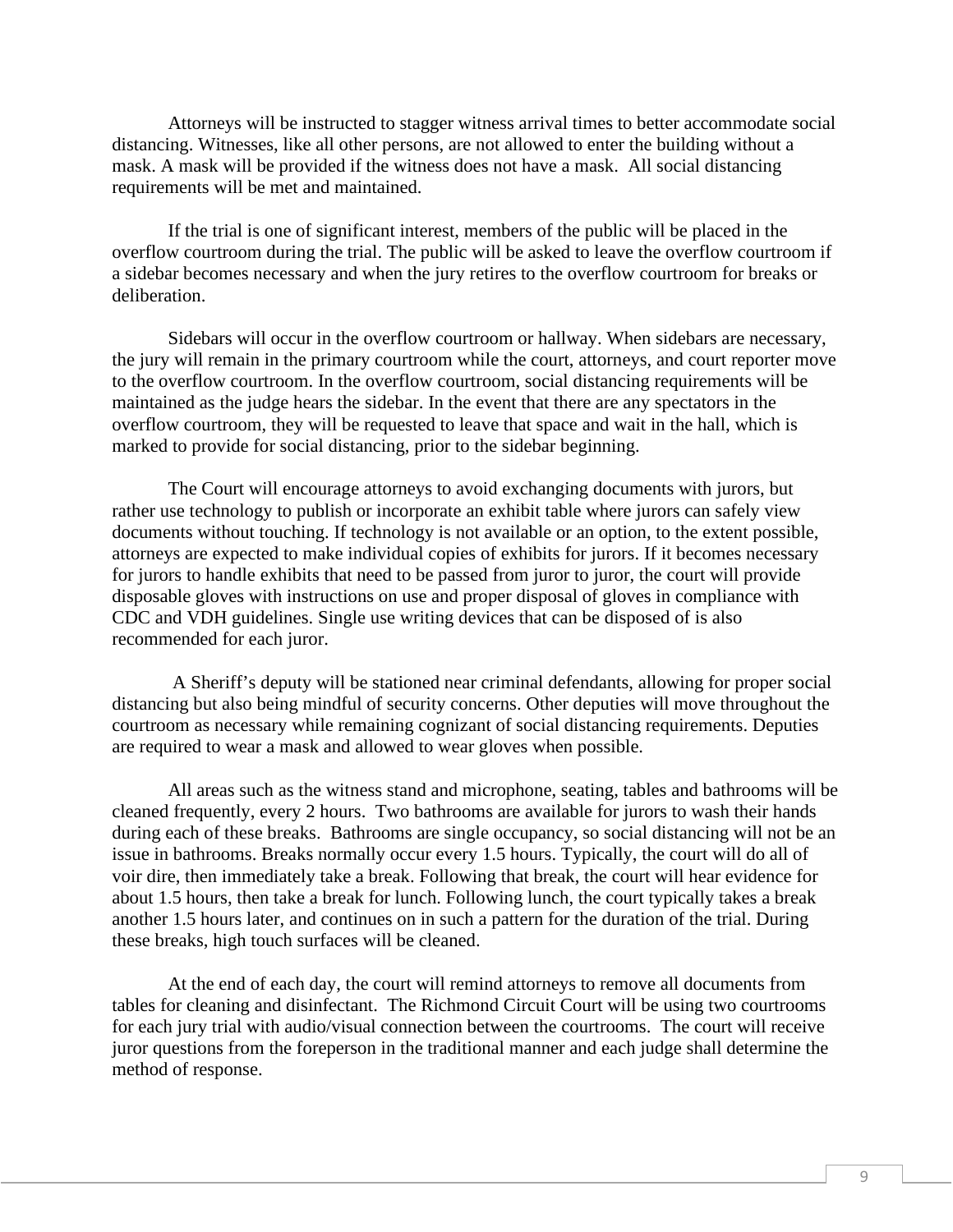The Sheriff's Department will ensure jurors and parties are maintaining social distancing at all points in time and arrange, when necessary, all juror meals. Potential jurors will be allowed to bring their own lunch, snacks and water bottles. Jurors will not leave the courthouse for meals. The court will provide lunch and/or dinner to the jurors. Jurors will use the overflow courtroom for dining and for deliberations. Seating will be marked and jurors are expected to occupy the same seat in each courtroom as they move between courtrooms. The seating is premarked to allow for proper social distancing.

The second courtroom shall serve as jury deliberation room and secured by a deputy sheriff(s). The jurors will self-monitor for symptoms of COVID-19 and will be asked to report symptoms to the deputy, clerk or judge as soon as possible. If someone develops symptoms of COVID-19 or tests positive for COVID-19 during trial, the trial will be immediately adjourned and the court will contact the Virginia Department of Health and seek their advice on how to proceed. If the Department directs the court to close, the trial will either be continued or a mistrial will be declared. If the Department does not direct the court to close, the court will consult with Counsel to determine how they would like to proceed.

### **Plan of Action and Communication in the Event of a COVID-19 Exposure**

If someone develops symptoms of COVID-19 or tests positive for COVID-19 during trial, the trial will be immediately adjourned and the court will contact the Virginia Department of Health and seek their advice on how to proceed. If DOH directs the Court to close, the trial will either be continued or a mistrial will be declared. If the Department does not direct the court to close, the court will consult with Counsel to determine how they would like to proceed.

In other instances of juror illness unrelated to COVID-19, the court shall inform the participants and proceed with alternates or pursuant to the agreed pre-trial conference procedure. The Richmond Circuit Court does not do COVID-19 testing on-site. Instead, when anyone enters the building their temperature is taken and they are asked screening questions. If someone has a fever or answers affirmatively to any of those questions, they are not admitted to the courthouse. If an individual is granted admission to the courthouse, we do not have other screening mechanisms to test individuals.

If someone who enters the building for work or otherwise develops symptoms of COVID-19, they are immediately sent home and instructed to get tested as soon as possible and report their results to the courthouse. Upon learning of such potential contamination, the court will contact the Virginia Department of Health and seek their advice on how to proceed. If they direct closure, such closure will occur.

Regardless, in the event closure or continuance become necessary, the Court will conduct contact tracing through the Jury Office. Specifically, the Jury Office will attempt to contact jurors either by phone or by email to notify them of the closure and potential exposure. Additionally, the Jury Office recording will be updated to inform potential jurors coming in about the potential exposure.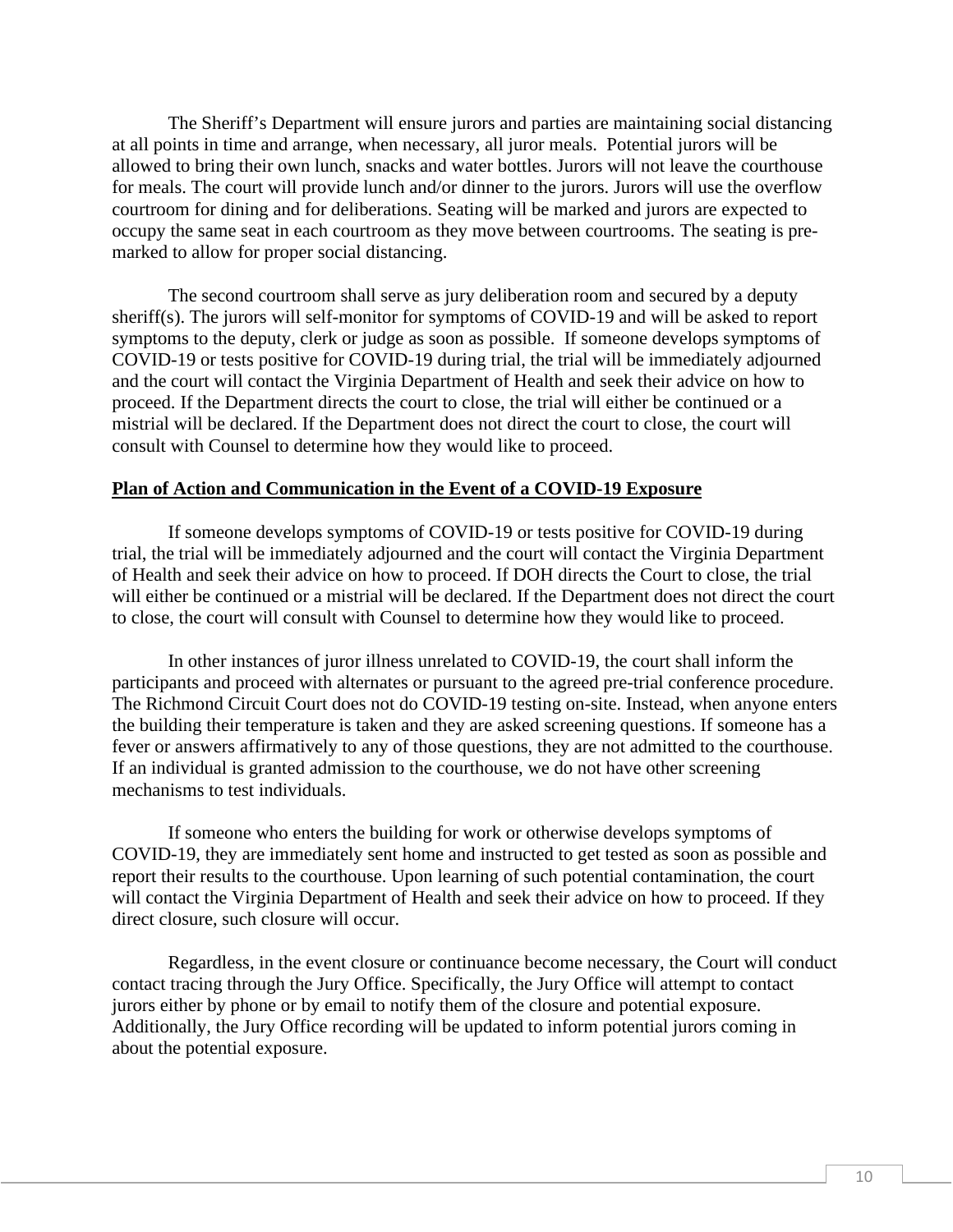As referenced above, the Court shall provide each juror an individual set of the instructions to reference while deliberating. The jury verdict form shall be received in the traditional manner. Sentencing shall proceed using the same criteria as the trial.

### **Need for Modifications**

.

.

Once we begin hearing jury trials, we recognize that some areas of weakness will present itself and we will tweak the plan and make modifications where appropriate, with notice to the bar. We intend to implement the plan in phases, with a one-day criminal jury trial as the first phase, once the jury resumption plan is approved. The second phase would be to conduct a 2-day jury trial or if one is not scheduled, a 2-a-day schedule for 1 day of the week. The third phase would be to conduct 2-a-day juries for a week and include multi-day juries.

Our plan provides that we would continuously monitor the CDC, and Virginia Health Department for specific information regarding COVID-19 in the Richmond area. In addition, we will and have maintained a close working relationship with the City Department of Public Works, and the Emergency Management Services within the Richmond Fire Department. We recognize the current risk to certain individuals within our community to serve on a jury, and we are committed to making jury trials in the City of Richmond as reasonably safe as possible.

Respectfully submitted,

Joi Jeter Taylor, Chief Judge

Richmond Circuit Court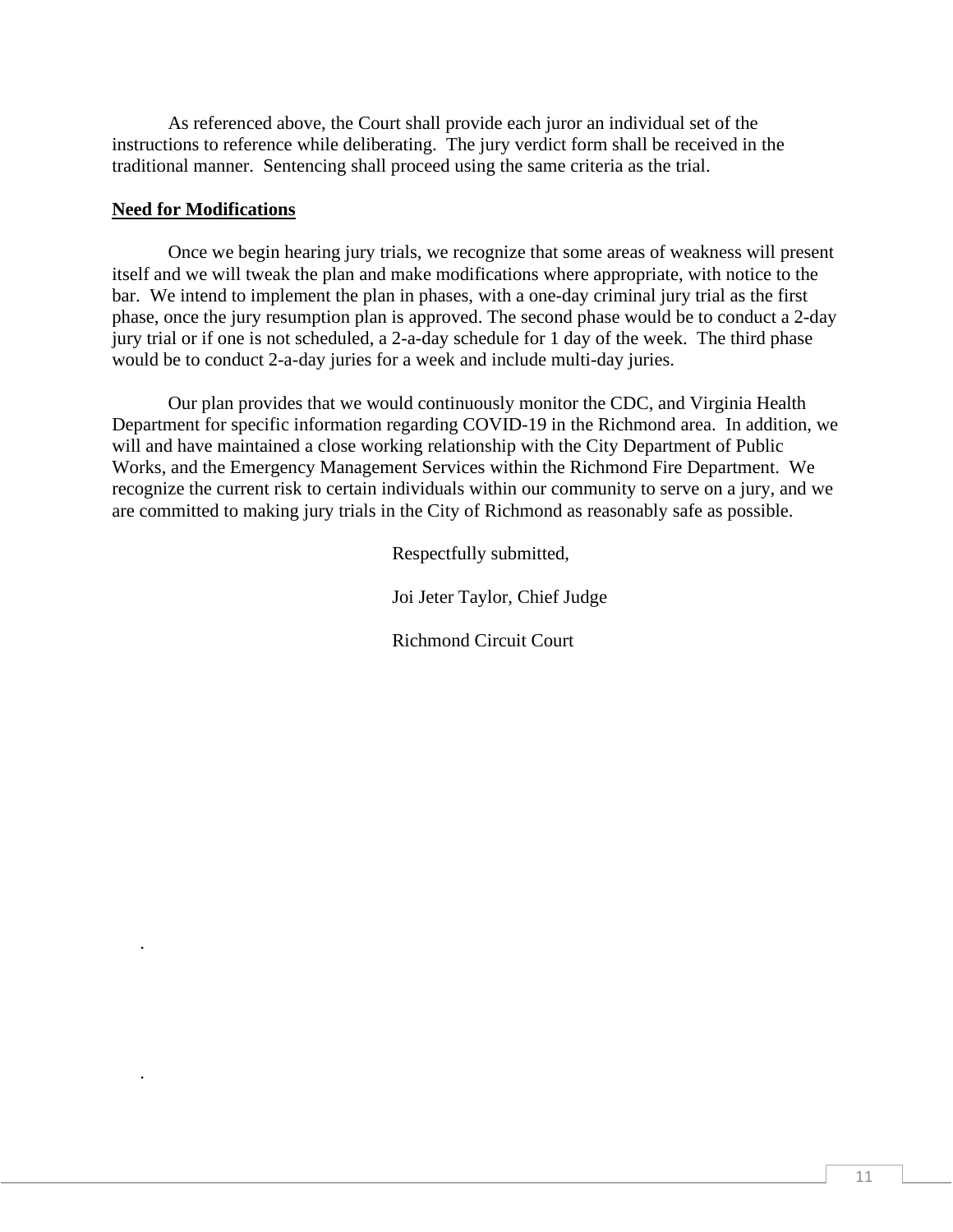# Exhibit One